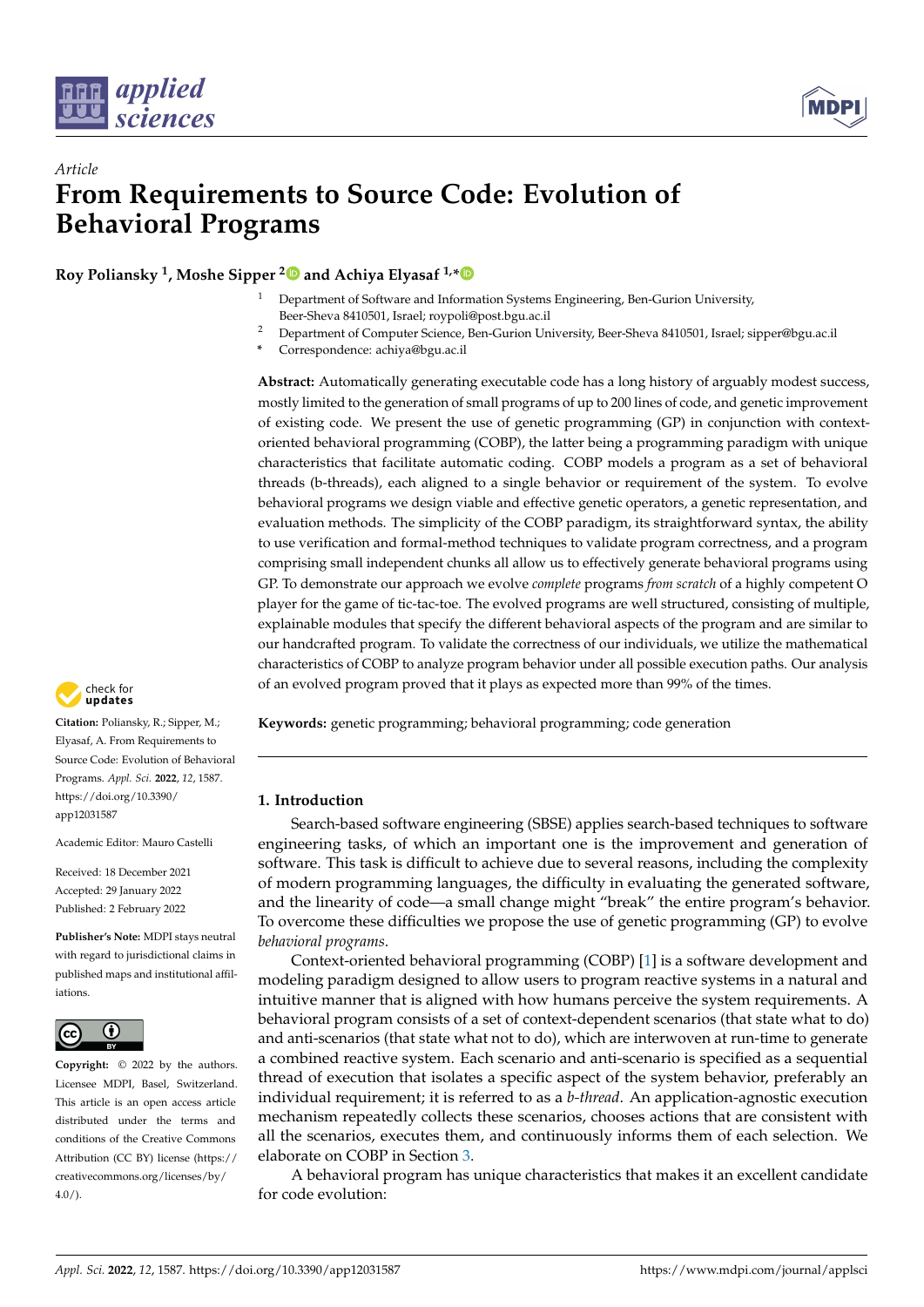- Repetitive structure, which allows for a simple representation of a program as an abstract syntax tree (AST).
- Small independent components that are easier to change and adjust, since in many cases breaking one b-thread has little effect on the other b-threads.
- Synthesis, formal reasoning, and verification algorithms can be used to evaluate a generated program's performance.

In this paper we demonstrate how COBP programs can be evolved through GP, showcasing the benefits of COBP by focusing on the game of tic-tac-toe. Specifically, we evolve *from scratch* a highly competent O player specified as a set of b-threads. Creating such a player requires the specification of different behaviors, such as place third "O" when possible, block "X" from winning, etc. We will show evolution created from scratch a complete program that consists of different modules that specify these behaviors. Most work on code evolution focuses on genetic improvements of existing code and code evolution of small modules, such as methods (elaborated in Section [2\)](#page-1-0). Thus, while tic-tac-toe may be seen as a toy problem, creating a complete program from scratch is complicated. We are aware of no attempt at generating from scratch a complete program for tic-tac-toe.

As we will show, our evolved individuals have the repetitive structure of behavioral programs. Most modules of our best individual are self-explanatory and adhere to a known strategy for the game.

For evolving COBP programs, we design the following: a domain-independent grammar for behavioral programs, augmented with terminals for tic-tac-toe; type-based, COBP-oriented genetic operators; and a fitness function that uses a behavioral program's flow of events.

The contributions of our work are as follows:

- 1. We provide a methodology and tools for evolving complete programs from scratch.
- 2. We design a domain-independent grammar for behavioral programs.
- 3. We design domain-independent, type-based, COBP-oriented genetic operators.
- 4. We evolve a highly competent player for tic-tac-toe.
- 5. Our evolved programs are well structured, consisting of multiple modules that are explainable and similar to our handcrafted program.

We first present a short survey on the field of SBSE and code-generation in Section [2,](#page-1-0) followed by a short primer on behavioral programming in Section [3.](#page-2-0) We then explain our method in Section [4](#page-7-0) in detail, and present our results in Section [5.](#page-10-0) Finally, we present concluding remarks in Section [6.](#page-13-0)

#### <span id="page-1-0"></span>**2. Previous Work**

The earliest example of code generation is probably that of [\[2\]](#page-14-1), who evolved small multiplication functions using two specially designed languages. Koza notably took this idea several steps forward [\[3\]](#page-14-2). A more recent example is that of Orlov and Sipper [\[4,](#page-14-3)[5\]](#page-14-4), who were able to generate Java functions by evolving Java bytecode directly. Despite these examples and others, automated programming has never managed to achieve a substantial breakthrough. In fact, Dijkstra stated that automated programming was a contradiction in terms [\[6\]](#page-14-5):

. . . computing science is—–and will always be—–concerned with the interplay between mechanized and human symbol manipulation, usually referred to as "computing" and "programming", respectively. An immediate benefit of this insight is that it reveals "automatic programming" as a contradiction in terms.

Petke et al. [\[7\]](#page-14-6) explains that many influential authors regard the challenge of automated programming to be simply unattainable, and thus more recent research focuses on automated testing and genetic improvements of software, rather than complete automated code generation.

Genetic improvement (GI) uses GP and other automated search methods to improve upon existing programs. The benefit of improving existing code instead of generating it from scratch is clear: GI starts with an existing base and as such involves a far more focused search space. GI touches on a number of different topics such as program transformation, program synthesis, GP, testing, and SBSE [\[7\]](#page-14-6).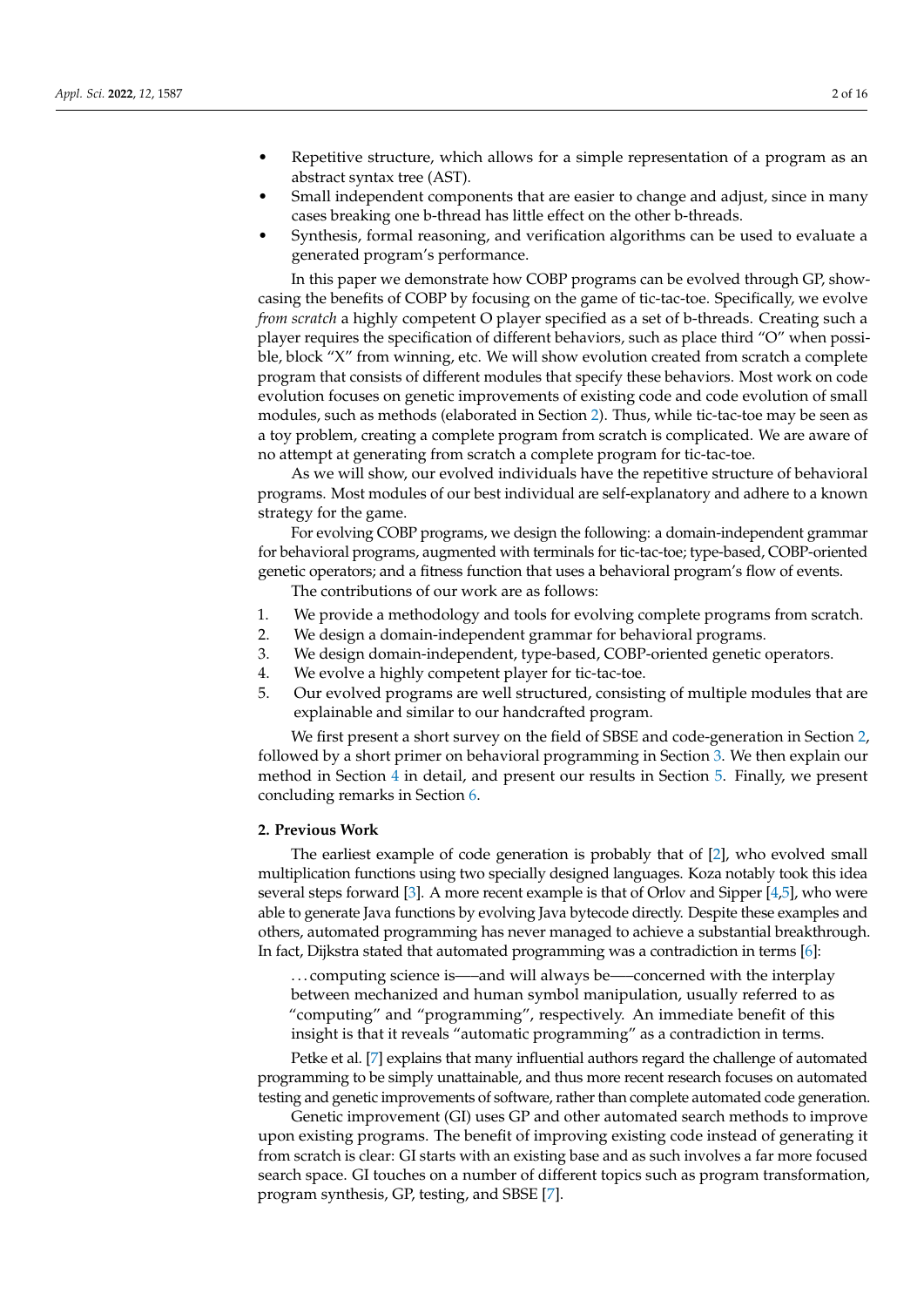GI uses the fact that naturally occurring code is very repetitive  $[8,9]$  $[8,9]$ , and as such the practical space of naturally occurring code is much smaller than its theoretical space. We examined several core GI papers (defined as such by Petke et al. [\[7\]](#page-14-6)) to understand how these semi-generated programs can be represented, evaluated, and evolved.

#### *2.1. Representation*

There are number of ways to represent programs for GI, such as source code, bytecode, and the most common way—abstract syntax trees (ASTs). ASTs are a very natural approach to represent programs for use with GP techniques, since they are already in tree form. ASTs can also be applied to many different types of languages, including  $C$  [\[10,](#page-14-9)[11\]](#page-14-10), Java [\[11\]](#page-14-10), Python [\[12\]](#page-14-11), and b-programs. When introducing *GenProg*, a tool for automatic bug repair, Le Goues et al. [\[13\]](#page-14-12) represented individuals as patches, a sequence of edit operations for an AST, a solution that drastically improves space complexity for large programs.

Another viable representation is binary or bytecode representation, examples of which include Schulte et al. [\[14\]](#page-14-13), who repaired defects in ARM, x86 assembly, and ELF binaries, and Orlov and Sipper [\[4](#page-14-3)[,5\]](#page-14-4), who evolved Java bytecode. This representation offers several benefits, stated by Schulte et al. [\[15\]](#page-14-14), including potentially being applicable to many programming languages, a small set of instructions, and simple syntax; these benefits also apply to b-programs.

Evolving b-programs combines the benefits of both approaches: We employ the natural and convenient representation of ASTs, while still maintaining benefits gained from a binary representation, since the paradigm has been implemented in many underlying languages, including Java [\[16\]](#page-14-15), JavaScript [\[1\]](#page-14-0), C [\[17\]](#page-14-16), LSC [\[18\]](#page-14-17), and more.

Petke et al. [\[7\]](#page-14-6) noted that a natural question in GI is concerned with translating code for parallel processing, and cited early work on *Paragen* [\[19,](#page-14-18)[20\]](#page-15-0). It is worth noting that COBP is inherently parallel—b-threads run internal logic in parallel [\[16\]](#page-14-15).

## *2.2. Evaluation*

Most GI works use testing as the main fitness criterion, with the simplest way to calculate fitness based on the number of total tests passed [\[21,](#page-15-1)[22\]](#page-15-2), or using a weighting of tests [\[23\]](#page-15-3). Arcuri and Yao [\[24\]](#page-15-4) evaluated fitness using a distance function based on a formal software specification. They also introduced the process of co-evolving test cases, and generating unit tests that pass on the original program but fail on the modified ones.

Overall, it is apparent that testing is the most dominant evaluation parameter for fitness calculation; however, with COBP, formal methods and verification techniques can also be used to evaluate the correctness of b-programs, due to the mathematical properties of COBP semantics.

#### <span id="page-2-0"></span>**3. A Short Primer on Context-Oriented Behavioral Programming**

In context-oriented behavioral programming, requirements are implemented *independently* from each other. Each requirement is encapsulated by a behavioral thread, or *b-thread*. A collection of such b-threads forms a *b-program*. The COBP paradigm has emerged from the behavioral programming paradigm [\[16\]](#page-14-15), extending it with context idioms that enable the definition of context-dependent requirements. In this paper we use a JavaScript implementation of COBP, called COBPjs [\(https://github.com/bThink-BGU/BPjs-Context,](https://github.com/bThink-BGU/BPjs-Context) accessed on 28 January 2022). The code in this paper can be found at  $\frac{https://github.com/}{https://github.com/}$  $\frac{https://github.com/}{https://github.com/}$  $\frac{https://github.com/}{https://github.com/}$ [RoyPoli99/BPCodeGenerator,](https://github.com/RoyPoli99/BPCodeGenerator) accessed on 28 January 2022.

To render these ideas more concrete we demonstrate the paradigm on the game of tic-tac-toe. There are several reasons for choosing this game:

- While simple to play, a tic-tac-toe strategy is far from simple to evolve. The strategy for the game has eight different behavioral aspects (elaborated below) and learning *all* of them *from scratch* is a complex task.
- The game rules include scenarios and anti-scenarios that demonstrate the *power and simplicity* of the paradigm in specifying reactive systems.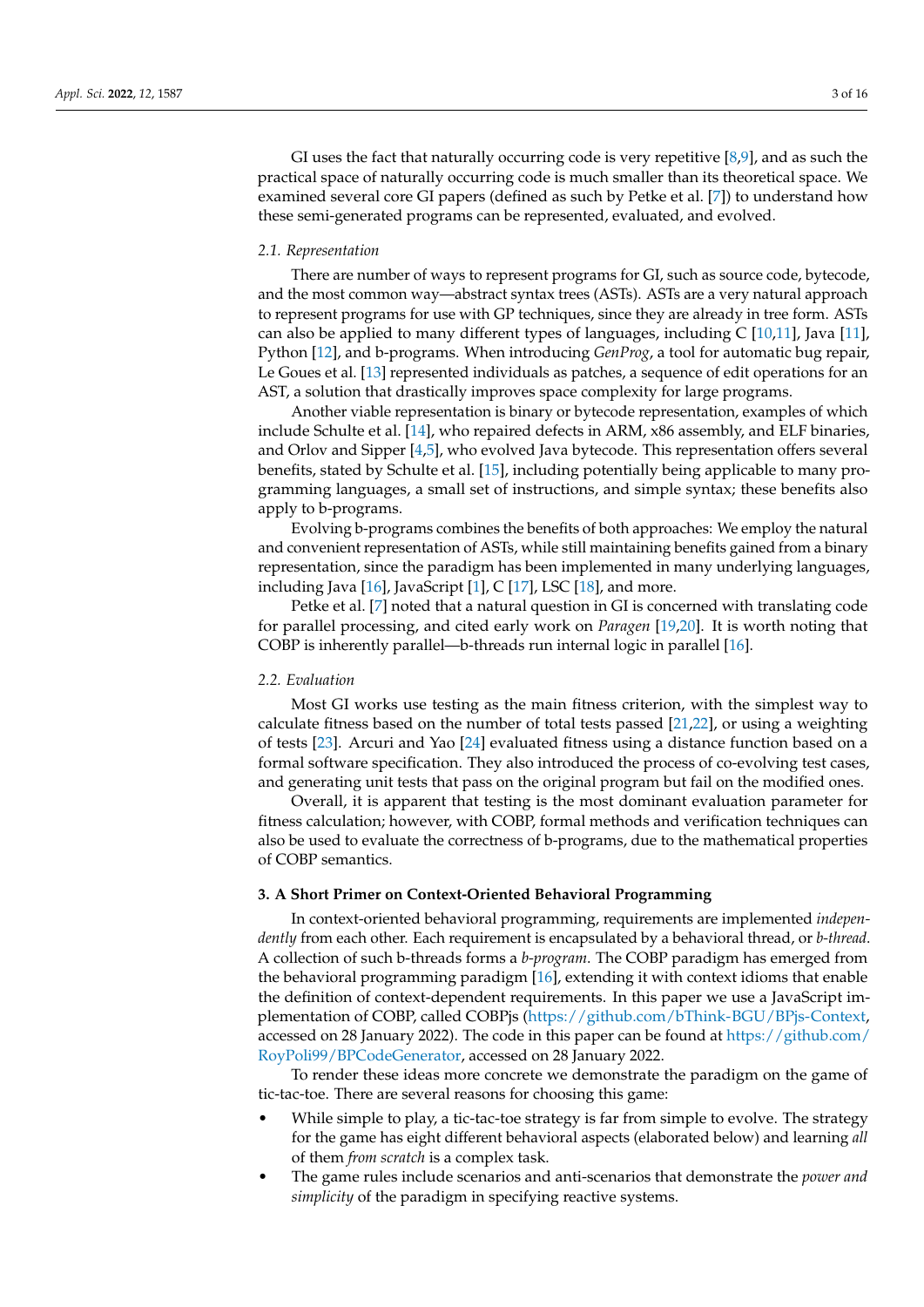• The number of possible game traces is relatively small, allowing us to *formally prove* the quality of our solution.

We begin with a behavioral program for the game that specifies only the requirements of the game's rules. The requirements are as follows:

- <span id="page-3-0"></span>1. A cell can be marked only once.
- <span id="page-3-4"></span>2. X and O take alternate turns playing, with X starting.
- <span id="page-3-1"></span>3. The first player to obtain three marks in a line is the winner.
- <span id="page-3-5"></span>4. If no player wins and all nine squares are marked, a tie is declared.
- <span id="page-3-6"></span>5. The game ends upon a tie or a win.

We note that the context of Requirement [1](#page-3-0) is a cell and the context of Requirement [3](#page-3-1) is a line. To define the behavior of these requirements, we first need to define the system context, as presented in Listing [1.](#page-3-2) The code begins (lines 1–16) with a definition of the contextual data as a set of entities, each having a unique identifier (the first parameter of the ctx.Entity function), a type (second parameter), and data (third parameter). In addition, the context definition also includes two named functions—Cell.Any and Line.Any (lines 18–28). These functions are used to query the contextual data and return only the relevant entities. In this example, the queries always return the same answer since the context does not change throughout the lifetime of the game (e.g., cells and lines are not added/removed during the game). Nevertheless, COBP also supports dynamic changes to the context. To support such dynamics, the queries can be defined as functions rather than a predefined array of entities (see [\[1\]](#page-14-0) for further information).

Now that we have the context definition, we can define the rule requirements, including the context-dependent requirements, as presented in Listing [2.](#page-3-3) We begin with a syntax explanation, followed by an an outline of the execution semantics (the full semantics are defined in [\[1\]](#page-14-0)).

<span id="page-3-2"></span>**Listing 1.** The context definition in COBPjs for the game of tic-tac-toe.

```
1 // Populate context with all cells
2 | for (let i = 0; i < 3; i++)3 \mid for (let j = 0; j < 3; j++)4 ctx.populate(ctx.Entity('cell('+i+','+j')', 'cell', {at: {i: i, j: j}}))
5
6 // Populate context with all lines
7 for (let i = 0; i < 3; i++) {
8 ctx.populate(ctx.Entity('row('+i+')', 'line',
9 \left\{ (cells: [{ i: i, j: 0 }, { i: i, j: 1 }, { i: i, j: 2 }] }))
10 ctx.populate(ctx.Entity('col('+i+')', 'line',
11 \{ cells: [\{ i: 0, j: i \}, \{ i: 1, j: i \}, \{ i: 2, j: i \}]12 }
13 ctx.populate(ctx.Entity('diag(0)', 'line',
14 { cells: [{ i: 0, j: 0 }, { i: 1, j: 1 }, { i: 2, j: 2 }] }))
15 ctx.populate(ctx.Entity('diag(1)', 'line',16 { cells: [{ i: 2, j: 0 }, { i: 1, j: 1 }, { i: 0, j: 2 }] }))
17
18 // Register queries on the contextual data
19 ctx.registerQuery("Cell.Any", [
20 ctx.Entity('cell(0,0)', 'cell', {at: {i:0, j:0}}),
21 \dots
22 ctx.Entity('cell(2,2)', 'cell', {at: {i:2, j:2}})
23 \mid 124 ctx. \nregisterQuery("Line. Any", [25 ctx.Entity('line(0)', 'line', {cells: [{i:0,j:0}, {i:0,j:1}, {i:0,j:2}]}),
26 \dots
27 ctx.Entity('line(7)', 'line', {cells: [\{i:0,j:2\},\{i:1,j:1\},\{i:2,j:0\}]\})28 ]
```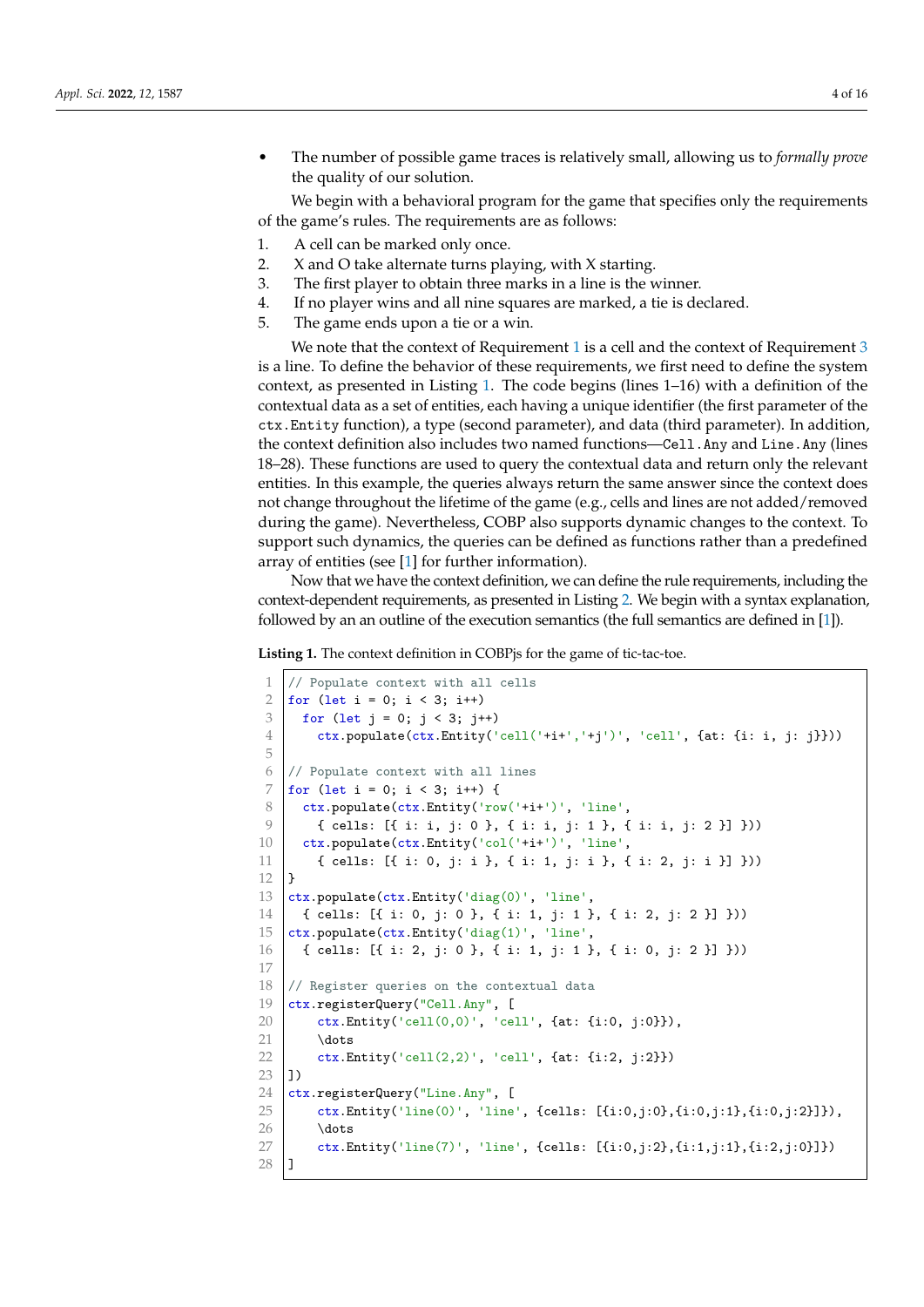```
Listing 2. Tic-tac-toe rules, specified in COBPjs.
```

```
1 // Define events:
 2 \vert const X = cell => Event('X', cell)
 3 \text{ const } 0 = \text{cell} \Rightarrow Event('0', cell)
 4 const XWin = Event ('XWin')
 5 const OWin = Event('OWin')
 6 \vert const Tie = Event('Tie')
7
8 // Define event sets
9 \vert const AnyX = EventSet('AnyX', event => event.name === 'X')
10 \vert const AnyO = EventSet('AnyO', event => event.name === 'O')
11
12 // Req. 1: A cell can be marked only once.
13 bthread("Do not mark cell twice", "Cell.Any", function(cell) {
14 sync({waitFor: [X(cell.at), O(cell.at)]})
15 sync({ block: [X(cell.at), 0(cell.at)]})
16 \downarrow \uparrow \rangle17
182: X and 0 play in turns; X starts.
19 bthread("Enforce turns", function () {
20 while (true) {
21 sync({waitFor: AnyX, block: AnyO})
22 sync({waitFor: AnyO, block: AnyX})
23 \mid \}24 (})
25
26 // Req. 3: The first player to get three marks in a line is the winner.
27 bthread("Detect X win", "Line.Any", function (1) {
28 | sync({waitFor: [X(1.cells[0]), X(1.cells[1]), X(1.cells[2])]})
29 \vert sync({waitFor: [X(1.cells[0]),X(1.cells[1]),X(1.cells[2])]})
30 | sync({waitFor: [X(1.cells[0]),X(1.cells[1]),X(1.cells[2])]})
31 | sync({request: XWin, block: bp.not(XWin)})
32 );
33
34 // Req. 3: The first player to get three marks in a line is the winner.
35 bthread("Detect O win", "Line.Any", function (l) {
36 sync({waitFor: [0(1.cells[0]), 0(1.cells[1]), 0(1.cells[2])]\})37 \mid sync({waitFor: [0(1.cells[0]), 0(1.cells[1]), 0(1.cells[2])]\})38 sync({waitFor: [0(1.cells[0]),0(1.cells[1]),0(1.cells[2])]\})39 | sync({request: OWin, block: bp.not(OWin)})
40 (})
41
42 // Req. 4: If no player won and all nine squares are marked, declare a tie.
43 bthread("Detect tie", function () {
44 for(let i = 0; i < 9; i++)
45 | sync({waitFor: [AnyX, AnyO]})
46 sync(
47 {request: Tie, waitFor: [XWin, OWin], block: bp.not([XWin, OWin, Tie])})
48 | \; \}49
50 \frac{1}{1} Req. 5: The game ends upon a tie or a win.
51 bthread("End game", function () {
52 sync({waitFor: [XWin, OWin, Tie]})
53 sync({ block: bp.all()})
54 \uparrow })
```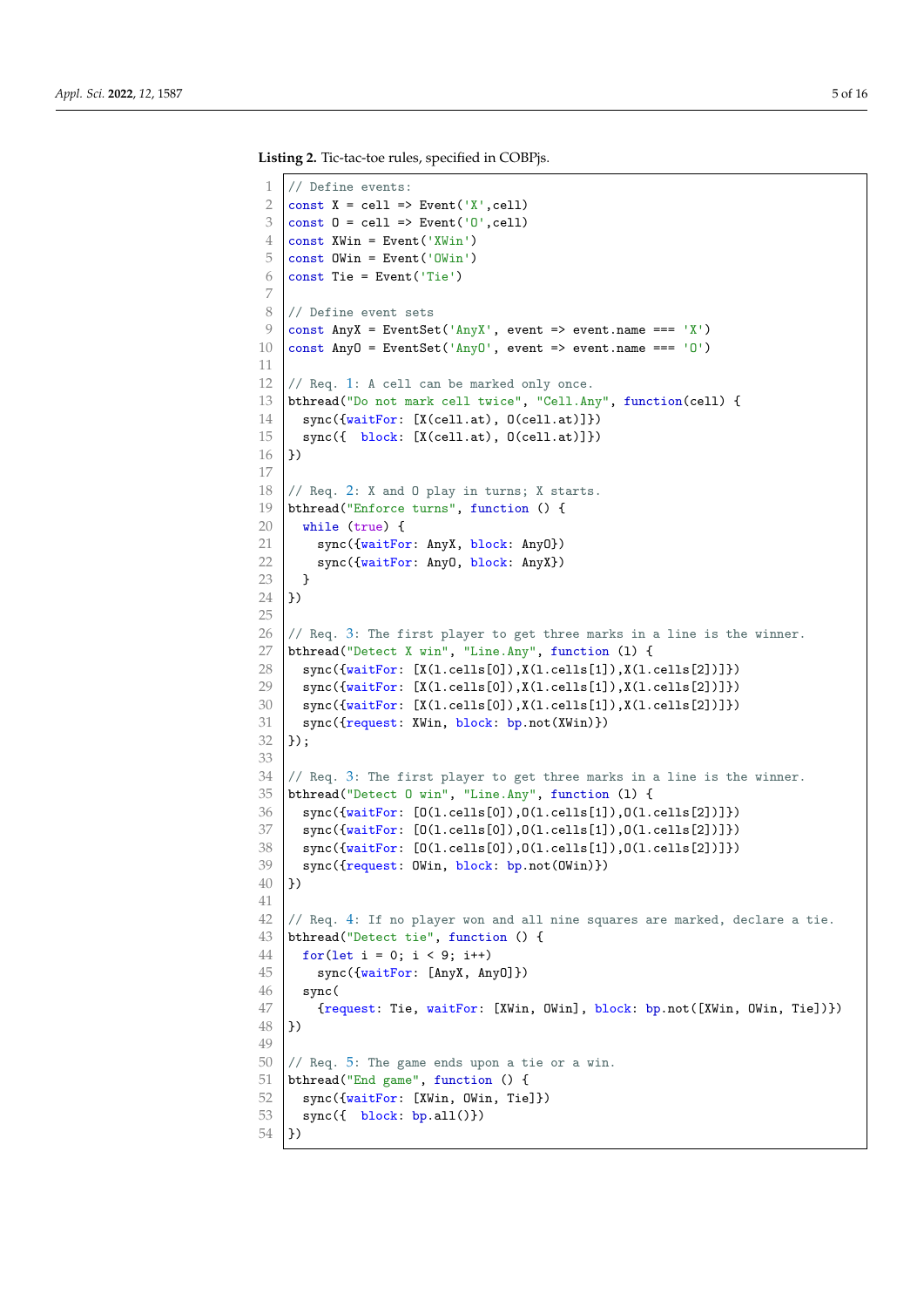B-threads in COBP interact through events; thus, we begin with the definition of the possible events in the game (lines 1–6). X and O are functions that takes a cell entity and return an event with the name X or O, respectively, and the given cell as the event's data. A set of events can be defined using an array of events (e.g., line 14), or using a function that takes an event and returns true if the event is in the set (i.e., AnyX and AnyO in lines 9–10). Another way to define event sets is using bp.not(e) and bp.all functions (i.e., lines 39 and 53). The first returns true for events that are not e, and the latter for all events.

The first b-thread (lines 1–5) specifies the first requirement: a cell can be marked only once. The context of the requirement is a cell, therefore the b-thread is bound to the Cell.Any query. As a result, for each answer to this query (i.e., for each cell entity), the execution mechanism of COBPjs will spawn and execute a live-copy of this behavior with the specific answer (i.e., cell) given as a parameter. The behavior itself (lines 3–4) waits for X or O events with this cell and then blocks any attempt to place another X or O there. The second b-thread (lines 7–13) defines the "turns" requirement, repeatedly blocking O while X is playing, and vice versa. This b-thread is not bound to any query since the requirement is not context-dependent. Similarly, the following b-threads handle winning and tie situations.

We note that the code in Listing [2](#page-3-3) only imposes a correct behavior according to the game rules. When no one requests X or O events the game does not start. To start, we can create random  $X$  and  $O$  players by binding an additional b-thread to the Ce11. Any query that has a single line: sync({request: [X(cell), O(cell)]}).

Although b-threads are independent from each other, they still need a way to synchronize with other b-threads. In COBP, whenever b-threads reach a sync statement, they submit their statement—what they *request*, *waitFor*, or *block*—to an application-agnostic central event arbiter, and halt. The arbiter selects an event that was requested but not blocked, and resumes all b-threads that are waiting for, or requested, the selected event, until the next synchronization statement. This simple protocol generates a cohesive behavior that is consistent with all b-threads. Notably, the protocol does not dictate the order in which actions are performed (e.g., given the random X and O player, the first X may be placed at any of the nine cells). To create a highly competent player for the game, which does not lose, and wins when possible, we need additional *strategy* b-threads that will prioritize the possible actions.

## *3.1. Hand-Crafted Strategy B-Threads for Tic-Tac-Toe*

In the sections ahead we will use GP for evolving strategy b-threads for tic-tac-toe. Herein, we present a hand-crafted version for these b-threads, toward which end we begin with a description of Newell and Simon's strategy [\[25\]](#page-15-5), consisting of eight rules with diminishing priorities, meaning that at each turn the players should play the first available rule:

- 1. **Win:** If the player has two tokens in a line, then the player should place the last cell.
- 2. **Block:** If the opponent has two tokens in a line, then the player should place the last cell.
- 3. **Fork:** Cause a scenario where the player has two ways to win (two non-blocked lines with two tokens).
- 4. **Blocking an opponent's fork:** If there is only one possible fork for the opponent, the player should block it. Otherwise, the player should block all forks in any way that simultaneously allows them to make two-in-a-row. Otherwise, the player should make a two-in-a-row to force the opponent into defending, as long as it does not result in their producing a fork.
- 5. **Center:** A player marks the center.
- 6. **Opposite corner:** If the opponent is in the corner, the player plays the opposite corner.
- 7. **Empty corner:** The player plays in a corner square.
- 8. **Empty side:** The player plays in a middle square on any of the four sides.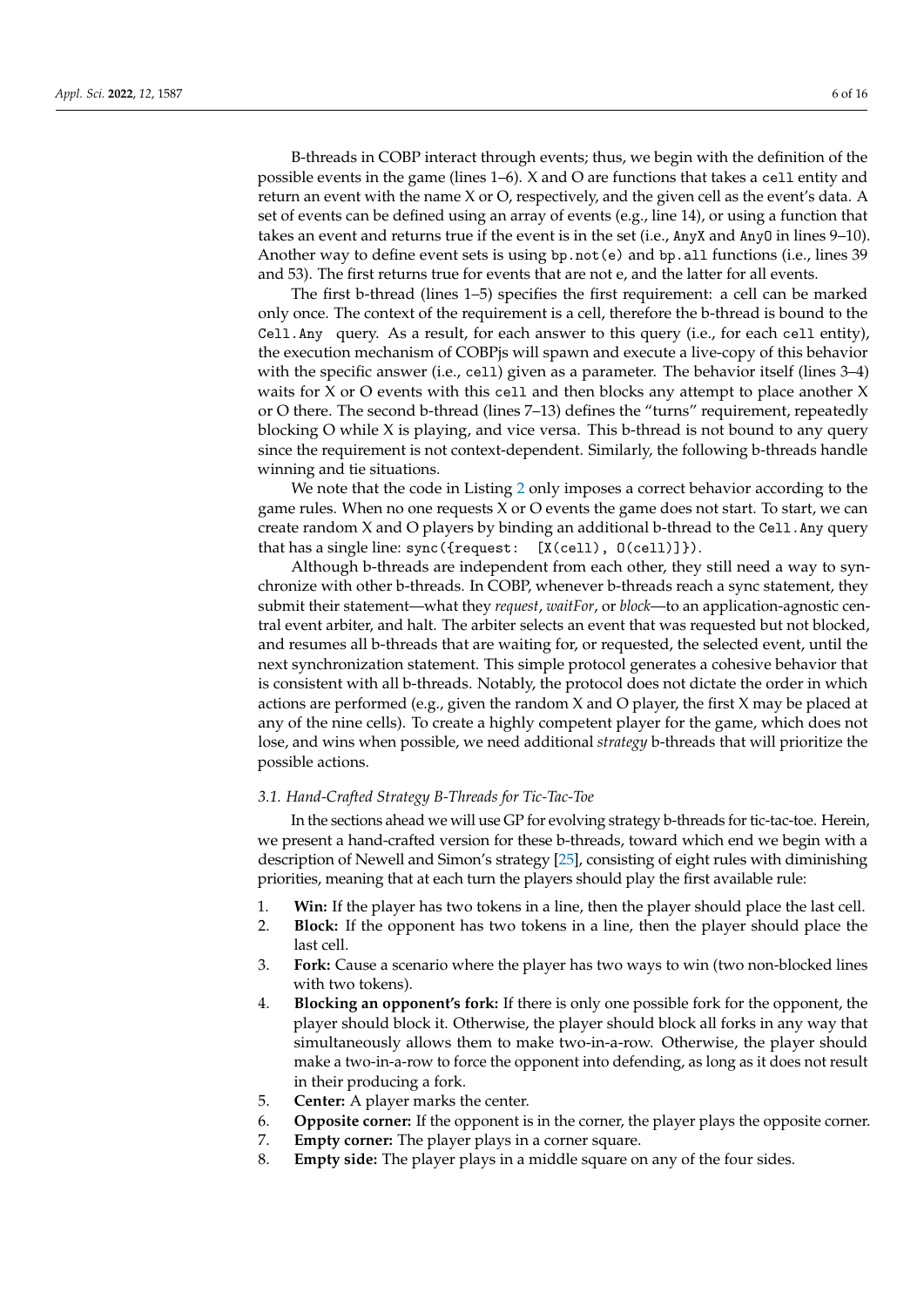<span id="page-6-0"></span>**Listing 3.** Strategy b-threads for an O player.

```
1 // Strategy 1: Win
 2 ctx.bthread("Add third 0", "Line.Any", function (1) {
 3 \mid \text{sync}(\{\text{waitFor: } [0(1.\text{cells}[0]), 0(1.\text{cells}[1]), 0(1.\text{cells}[2])]\})4 \mid \text{sync}(\{\text{waitFor: [0(1.cells[0]), 0(1.cells[1]), 0(1.cells[2])]\})5 \mid \text{sync}(\text{frequent}: [0(1.cells[0]), 0(1.cells[1]), 0(1.cells[2])]\}, 8)6 | })
 7
 8 // Strategy 2: Block
 9 ctx.bthread("Prevent third X", "Line.Any", function (1) {
10 \vert sync({waitFor: [X(1.cells[0]), X(1.cells[1]), X(1.cells[2])]})
11 | sync({waitFor: [X(1.cells[0]), X(1.cells[1]), X(1.cells[2])]})
12 \mid \text{sync}(\text{frequent}: [0(1.\text{cells}[0]), 0(1.\text{cells}[1]), 0(1.\text{cells}[2])]\}, 7)13 \vert \})
14
15 // Strategy 3: Create a fork opportunity
16 ctx.bthread("Cause fork", 'Fork.Any', function (f) {
17 sync({ waitFor: [0(f. cells[0]), 0(f. cells[1])] })
18 sync({ waitFor: [0(f. cells[0]), 0(f. cells[1])] })
19 | sync({\text{request}: 0(f.cells[2]) }, 6)20 \mid \}21
22 // Strategy 4: Block fork
23 ctx.bthread("Block fork", 'Fork.Any', function (f) {
24 sync({ waitFor: [X(f.\text{cells}[0]), X(f.\text{cells}[1])] })
25 | sync({u^2 waitFor: [X(f.cells[0]), X(f.cells[1])] })
26 | sync({\text{request}: 0(f.cells[2]) }, 5)27 \big| })
28
    // Strategy 5: Center
30 ctx.bthread("Center", "Cell.Center", function (c) {
31 sync({request: 0(c.at)}, 4)
32 | })
33
34 // Strategy 6: Opposite corner
35 ctx.bthread("Corner", "Cell.Corner", function (c) {
\begin{array}{c|c}\n 36 & \text{sync}(\text{frequent: 0 (opposite (c.at))}, 3)\n 37 & \text{)}\n \end{array})38
39 // Strategy 7: Empty corner
40 ctx.bthread("Corner", "Cell.Corner", function (c) {
41 sync({request: 0(c.at)}, 2)
42 ( })
43
44 // Strategy 8: Sides
45 ctx.bthread("Sides", "Cell.Sides", function (c) {
46 | sync(\text{request}: 0(c.at)\}, 1)47 ( })
```
Listing [3](#page-6-0) presents the code for a highly competent O player. The numbers at the end of the sync statements represent the priority of the events. The selected event will have the highest priority. Listing [3](#page-6-0) also introduces new queries: Fork.Any, Cell.Center, Cell.Sides, and Cell.Corners. We do not elaborate the definition of these queries, though evolution will find them, as shown below. In Section [5](#page-10-0) we compare the evolved strategy b-threads to these hand-crafted ones.

We note that most rules are well defined and their implementation is thus straightforward. Nevertheless, the two fork rules (3 and 4) are unclear and the implementation is thus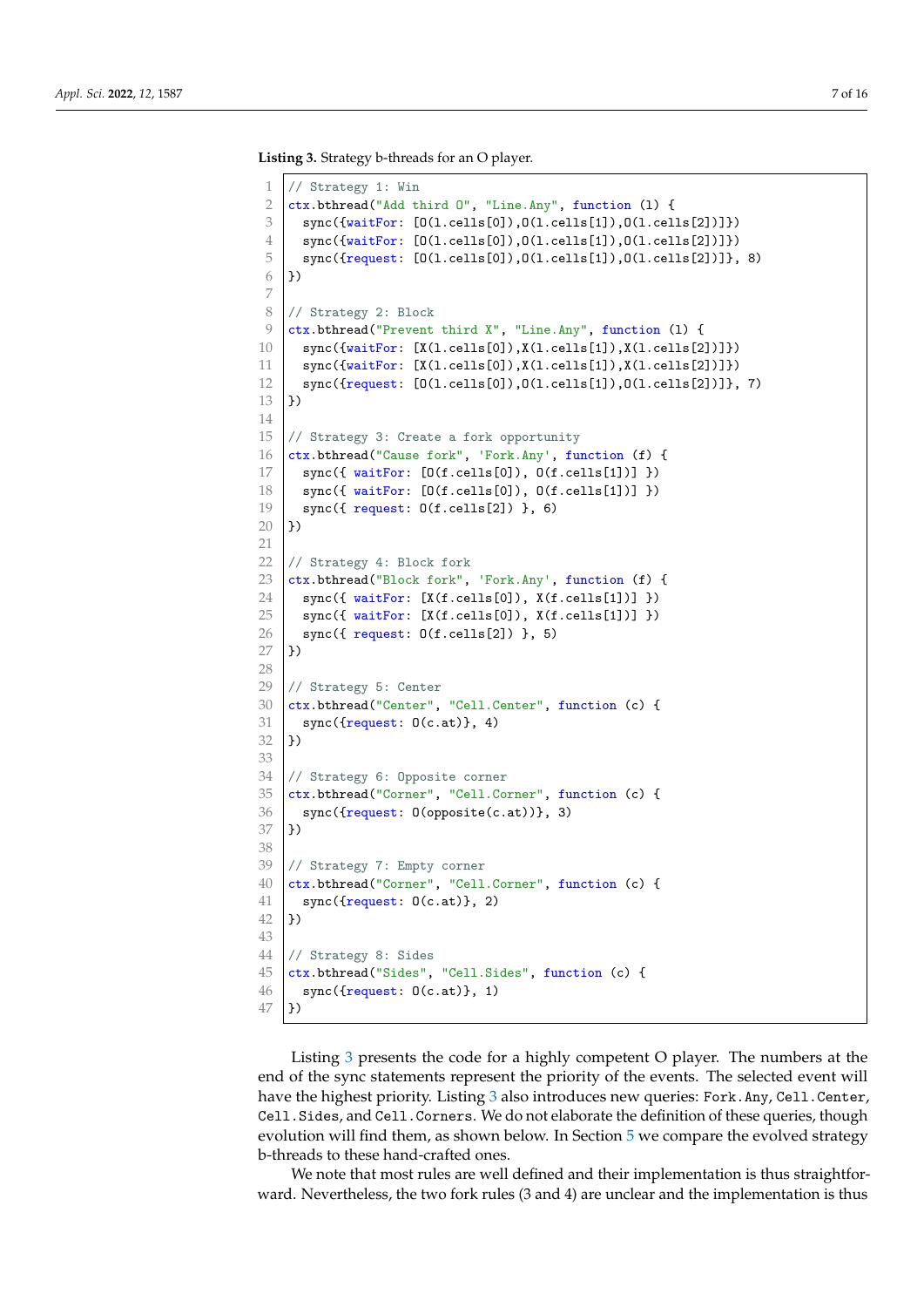not aligned to them. While in the next section we will evolve the entire strategy b-threads, we note that in complex domains users may add hand-crafted strategy b-threads to the base individuals' programs, and learn others.

## *3.2. COBP Characteristics*

The code in the above listings reveals some of the unique characteristics of behavioral programs.

First, we observe the repetitive structure of many b-threads, with each having roughly the same body. This structure allows for a simple representation of a program as an abstract syntax tree (AST).

Second, because each b-thread defines a single aspect of the system's behavior, the behavioral programs are self explanatory. As we will show in Section [5,](#page-10-0) the evolved programs share this same characteristic, resulting in simple and explainable programs generated by evolution.

Third, COBP's execution mechanism is based on the mathematically rigorous nature of the COBP semantics. These semantics afford the application of formal methods and verification algorithms to verify the correctness of a program, i.e., that it behaves correctly for any input. Here, we do not use this property for evaluating the individuals during evolution, though we will use it for validating the quality of the evolved individuals.

#### <span id="page-7-0"></span>**4. Method**

In this section we describe our experimental setup for evolving behavioral programs. Aside from the fitness function and some parameters, the approach is domain-independent and may be applied to any behavioral program. The algorithm requires baseline b-threads (here, the entities and the rule b-threads from Listings [1](#page-3-2) and [2\)](#page-3-3), a fitness function, and terminals for the grammar (elaborated below). The algorithm outputs a set of b-threads that together with the baseline b-thread construct a complete, modular behavioral program. In our case, we want the algorithm to generate the strategy b-threads that constitute, along with the baseline b-threads, a program of a highly competent O player.

#### *4.1. Grammar*

We use grammar-based GP to evolve the program. The grammar is mostly domainindependent (except for the terminal set) and utilizes the repetitive nature of a behavioral program.

The structure of a general behavioral program is illustrated in Figure [1.](#page-8-0) The program consists of contextual data, represented as a set of entities, queries on these entities, and context-dependent behaviors, each bound to a single query. For example, in Listing [2,](#page-3-3) there are two types of entities—cell and line. The queries are Cell.Any and Line.Any, and each of the context-dependent b-threads is bound to one of these queries. We recall that for generating strategy b-threads, additional queries and behaviors are required (Ce11. Sides, Cell.Corners, etc.).

In the following experiments we want evolution to find both the b-threads and all context queries, including Cell.Any and Line.Any. We note that a context query is essentially defined as a set of entities. For example, Cell.Any is a set of nine sets, each containing a single cell entity. Similarly, Line.Any is a set of eight sets (three rows, three columns, and two diagonals), each containing three cell entities in a line. Thus, the queries in our grammar are parameterized by the size of the internal sets.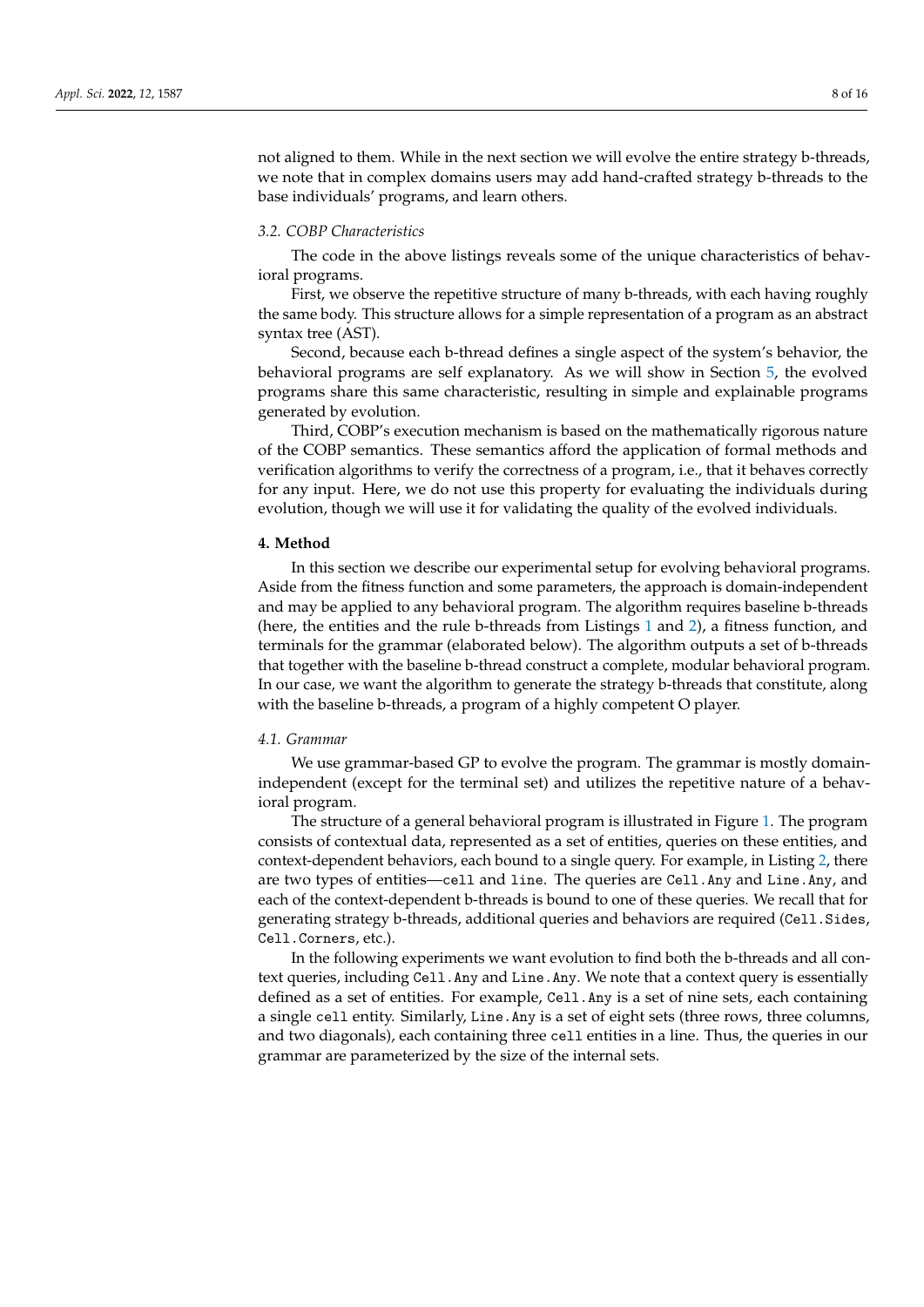<span id="page-8-0"></span>

**Figure 1.** Structure of a general COBP program.

The grammar is presented in Listing [4;](#page-8-1) it is divided into two parts: a general grammar for any COBP programs, and specific terminals for tic-tac-toe. The general grammar can be generalized even more, e.g., by allowing multiple requests or by allowing *waitFor* and *request* in the same synchronization statement. Nevertheless, this grammar is general enough for our task and, from our experience with COBP, it is popular in programs as well. The specific grammar for tic-tac-toe is also general, in the sense that it only defines the entities and events that were defined by the rule b-threads. In addition, this part of the grammar configures the maximal possible priority and the maximal number of queries, behaviors per query, and entities. These values act as estimations that help evolution by placing boundaries on the size of the individuals.

<span id="page-8-1"></span>**Listing 4.** Grammar for evolving strategy b-threads for tic-tac-toe.

```
1 // A general grammar for COBP programs:
 2 BProgram → Query1...MaxQueries
  \beta \mid Query \rightarrow i, Entities<sub>i</sub>, Behavior_i^{1...MaxB}ehaviors
  4 \left| \textit{Entities}_i \rightarrow \textit{Entity}_i^{\{1...MaxEntities}\}\right|5 \left( \textit{Behavior}_i \rightarrow \textit{Wait}_i^{0...2}, \textit{Request}_i \right)6 \left| \text{Wait}_i \rightarrow \text{ "sync}(\text{WaitFor: } [\text{'' + Event}_i^{1...i} + \text{''}]\}) \right|7 \left( \text{Request}_i \rightarrow \text{ "sync}(\text{frequest}: \text{ ['r } + \text{Event}_i^{1...i} + \text{ "]}\}, \text{ "r } + \text{Priority + \text{ "]}}\right)8 \vert Priority \rightarrow 0 \vert 1 \vert \cdots \vert MaxPriority
 9
10 // Terminals for tic-tac-toe:
11 MaxQueries = 10
12 MaxBehaviors = 513 MaxEntities = 9
14 MaxPriority = 1015 \left| \begin{array}{c} \text{Entity}_i \rightarrow \text{Cell}^i \\ \text{Cell} \rightarrow \text{Position} \end{array} \right|16 Cell → Position, Position
17 | Position \rightarrow 0 | 1 | 2
18 | Event<sub>i</sub> \rightarrow XEvent<sub>i</sub> | OEvent<sub>i</sub>
19 \left[ \text{XEvent}_i \rightarrow \text{``X(" + Entities}_i[\langle 1 \dots i \rangle] + \text{''}) \right]"
20 \left[OEvent_i \rightarrow "0(" + Entities_i[\langle 1... i \rangle] +")"
```
*4.2. Fitness Function*

To evaluate an individual program we let it play 100 games as follows:

- A total of 25 games vs. a player that does not lose, where the generated program plays first.
- A total of 25 games vs. a player that does not lose, where the generated program plays second.
- A total of 25 games vs. a random player, where the generated program plays first.
- A total of 25 games vs. a random player, where the generated program plays second.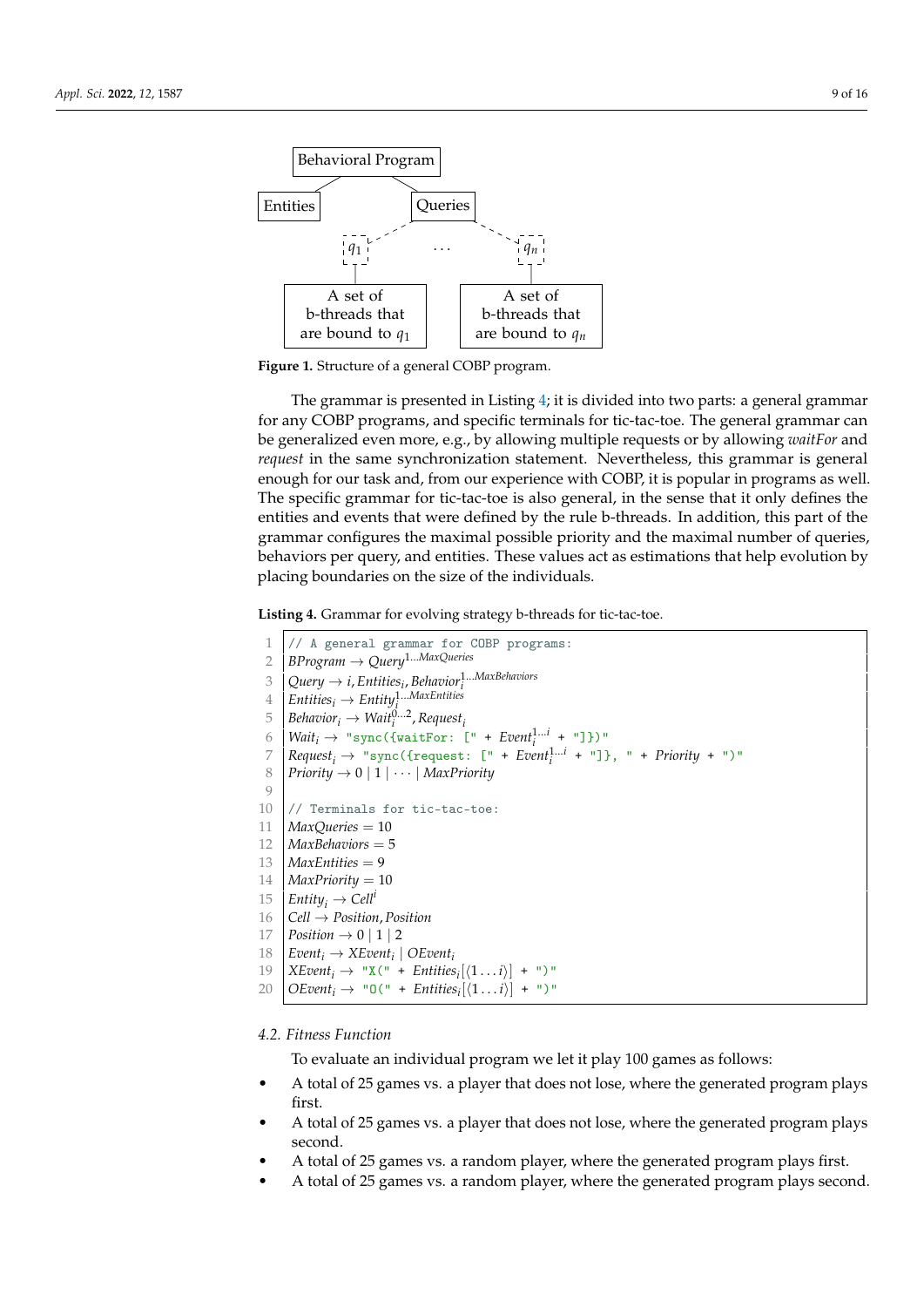The player alternated between playing first and playing second in order to prevent evolution from succumbing to a bias, since the first player has an advantage because it has the opportunity to make more moves in a single game. Further, we alternated between players that do not lose and and random players because playing only against the first type of players did not allow the generated programs to learn how to win games. In addition, playing only against random players did not allow the generated programs to learn how to block the opponent from winning.

Given these 100 games, the fitness function was

$$
f = 50 \cdot \phi(\frac{wins}{missed\_wins + wins}) + 50 \cdot \phi(\frac{blocks}{missed\_blocks + blocks}) - deadlocks
$$

$$
\phi(x) = \frac{1 - e^{-x}}{1 - e^{-1}}
$$

*deadlocks* = Number of times the individual did not request any action.

*wins*/*block* = Number of wins/blocking opponent from winning.

*missed*\_*wins*/*missed*\_*blocks* = Number of times that the individual missed an opportunity to win/block the opponent from winning.

The first two parts take into account how decisively the generated program won when given the opportunity, and how decisively it blocked the enemy from winning when possible. Additionally, to complete the game (i.e., reach a tie or a win), the individual must request for at least one event that is not blocked, whenever it is the turn of the O player. To address this, we added a penalty part to the fitness that reduces one point for each non-completed game. Finally, to push evolution further, we used fitness pressure (denoted by *φ*) for each of the two parts. Thus, the fitness values were in the range of  $[-100, 100]$ .

## <span id="page-9-0"></span>*4.3. Genetic Operators*

Our design of the genetic operators is based on two observations. First, generally speaking, b-threads may be correlated in several ways. For example, the strategy b-threads in Listing [3](#page-6-0) have different priorities, thus defining an order for applying each strategy. As another example, consider the "turns" b-thread to be missing, in which case the program will not be able to generate correct game traces.

The second observation relates to the method for selecting the node for performing crossover or mutation. It makes no sense to perform crossover in the middle of a behavior, since it is a single logical unit with a high correlation between its different lines. Similarly, replacing an entire behavior will most likely result in a behavior that does not work well with the other behaviors. Therefore, uninformed, domain-independent genetic operators (e.g., single point crossover) yield poor results.

To keep the correlation between the different behaviors, we set the probabilities for applying mutation and crossover operators to be 70% and 5%, respectively. Thus, evolution was driven mostly by exploitation, rather then exploration.

For selecting the nodes for the operators, we grouped the nodes into four types, and defined a different probability for selecting each type, depending on the operator. The operators first selected a group type, and then uniformly selected a node in the group. The node types and the probabilities for selecting them are summarized in Table [1.](#page-10-1) These probabilities were reached through empirical testing.

After selecting the node, the mutation operator replaces its sub-tree by growing another sub-tree instead, and the crossover operator replaces the sub-tree with a sub-tree from the second individual. Since the grammar is strongly typed, the crossover operator has additional constraints for selecting the node in the second individual.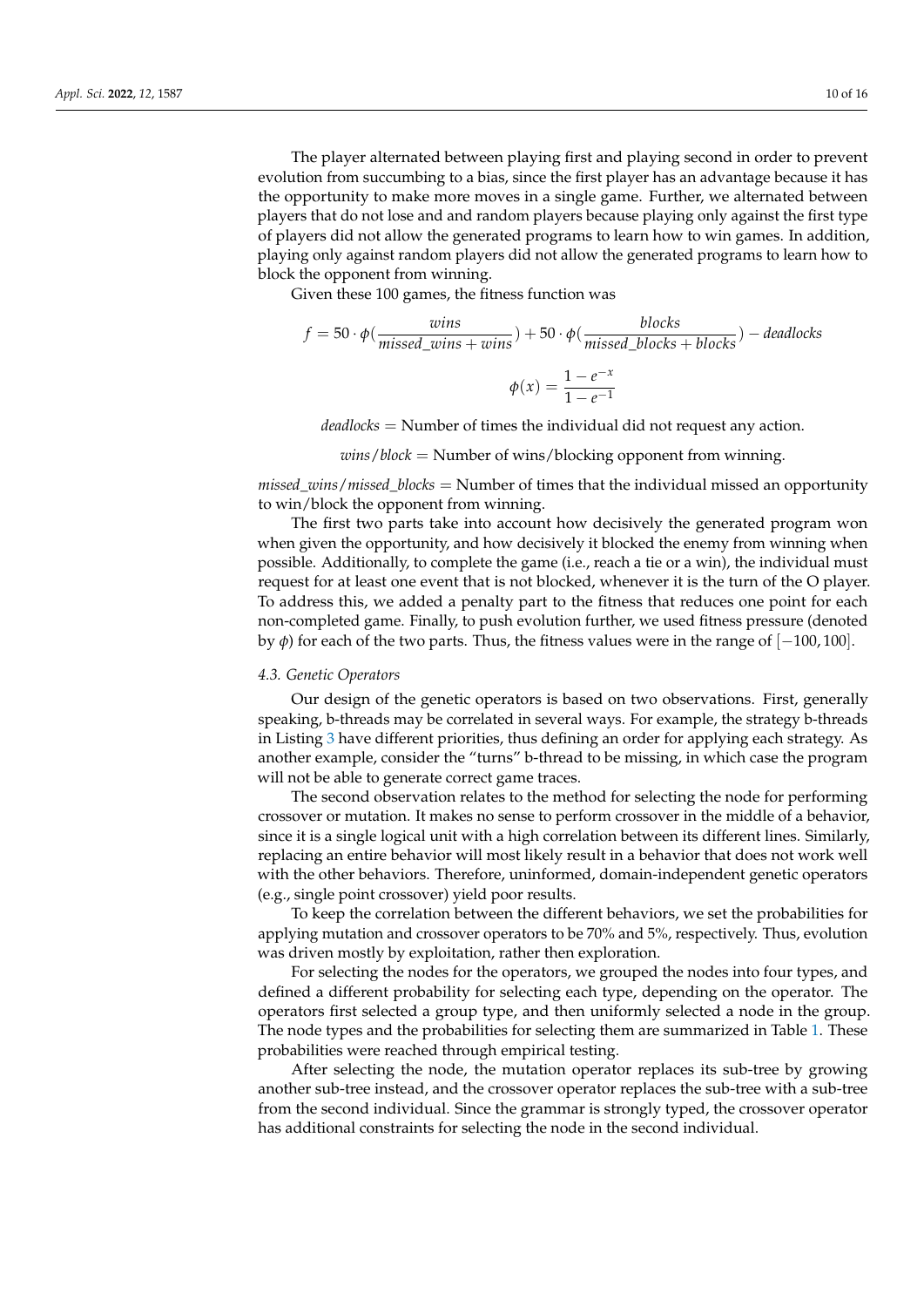| <b>What to Replace</b>        | Probability |
|-------------------------------|-------------|
| <b>Entire Query</b>           | 0.05        |
| Entire Behavior;              | 0.15        |
| A node under an Entities $_i$ | 0.4         |
| A node under a Behavior,      | 0.4         |

<span id="page-10-1"></span>**Table 1.** The probabilities for selecting nodes for mutation and crossover, grouped by node types.

## *4.4. "Smart" Test-Driven Genetic Operators*

The first genetic operators served as a baseline for future enhancements and for presenting the capabilities of behavioral programming as a tool for evolving source code. In our second experiment, we proposed to evaluate tree nodes according to their contribution to the entire program—whether the contribution was "good" or "bad". Then, we used these evaluations for developing smart genetic operators, by selecting the nodes according to their evaluation values.

Our smart, test-driven mutation and crossover operators are rooted in the field of *fault diagnosis* [\[26\]](#page-15-6). Fault diagnosis is the process of determining the type, size, location, and time of detection of a fault. We considered "bad moves" the generated program performed as faults in the code. We then applied diagnosis techniques to find "faulty" nodes in our program. Additionally, we used the same strategy to find "good" components in the code. For each win, win miss, block, and block miss, we noted the last node that was involved, and calculated each component's score accordingly—wins and blocks increased the score, while win misses and block misses decreased the score. For example, if the last event was OWin, then the win counter will be increased for the following nodes: the *Behavior<sup>i</sup>* node that represents the b-thread that requested the last O event, the *Entity<sup>i</sup>* node of the behavior (i.e., the context of the b-thread), and the *Query* node that contains the entity and the behavior. We also added a small bonus for every move the component was involved in, in order to discourage "timid" components, which did nothing. The smart operators still selected the node type using the same probabilities, but the node inside the group was selected according to the component score, rather than uniformly, with contrastive formulas for mutation and recombination:

*recombination\_score*(*node*) =  $2 \cdot wins - 2 \cdot win_v + blocks - block_v + 0.25 \cdot requests$  $mutation\_score(node) = -recombination\_score(node)$ 

The reason for this change is that in recombination we provide a higher chance for exchanging good nodes among individuals, and in mutation we provide a higher chance for replacing bad nodes. To select the actual node we used the same proportionate-selection mechanism of roulette wheel. Thus, the node score acts as an estimation for the node quality, but other nodes still stand a chance of being selected. For the same reason, a score of zero or less was reset to one.

#### <span id="page-10-0"></span>**5. Results**

We tested our approach both with the basic operators and with the smart ones—and compared the results. Further, we also examined the playing capabilities of the evolved programs. The evolutionary hyperparameters are summarized in Table [2.](#page-11-0) Notably, on a computer with an Intel i7 CPU, running 100 random games sequentially takes roughly three seconds and 500 MB. The memory footprint can be reduced to 4 MB at the expense of an additional second, by running the garbage collector after each run. Thus, while we executed 3 M random games at each generation, complete runs with no parallelization took less than four hours.

Over several experiments the basic operators managed to achieve an individual with maximum fitness score of 94 out of 100; the best individuals from these experiments consistently appeared as early as generation 250. The smart operators managed to generate a better best-performing individual, with a fitness value of 97.5. It is worth noting that this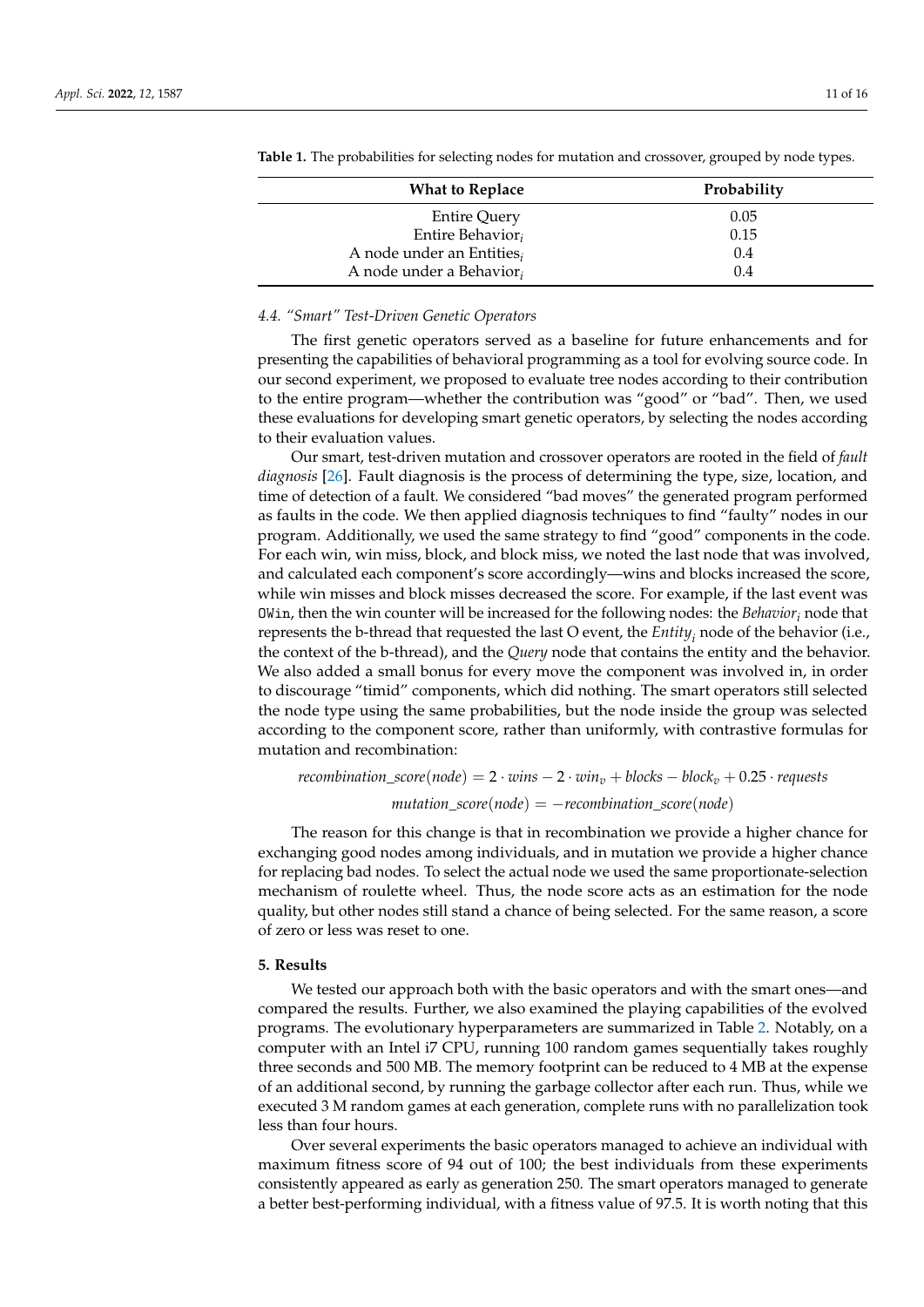specific individual missed a block only seven times, throughout all 100 games, and it did not miss a single win opportunity. Individuals with fitness above 95 consistently appeared

as early as generation 150, nearly 100 generations faster than the basic mutation operators. To compare the performance of the operators, we selected the best two individuals at generations 50, 150, and 300. We then applied the operators 1000 times on these individuals, cloning the original individuals before applying the operators. Table [3](#page-11-1) shows the percentage each operator improved the fitness of the individual it was performed on, based on these 1000 runs. As results show, the smart operators were far more effective than the basic operators. The basic mutation performed worse almost always. The smart crossover outperformed the basic crossover in both parameters, except for generation 150, probably due to the fact that runs with the smart crossover had already reached a high fitness by this time.

<span id="page-11-0"></span>**Table 2.** Evolutionary hyperparameters.

| Representation            | Grammar-based GP                   |
|---------------------------|------------------------------------|
| <b>Mutation</b>           | Grow sub-tree <sup>+</sup>         |
| Recombination             | Exchange of sub-trees <sup>†</sup> |
| Mutation probability      | 0.7                                |
| Recombination probability | 0.05                               |
| Parent selection          | Tournament with $k = 3$            |
| Survivor selection        | Generational replacement           |
| Population size           | 100                                |
| Number of generations     | 300                                |

† The selection of the node to mutate/exchange is described in Section [4.3.](#page-9-0)

<span id="page-11-1"></span>**Table 3.** Results: Genetic operators applied 1000 times to best two individuals at generations 50, 150, and 300. %Improved: Percentage of 1000 times the operator improved fitness. %Improvement: Average improvement of those that were improved by operator, i.e., of *%Improved*.

|                        | Generation | %Improved | %Improvement |
|------------------------|------------|-----------|--------------|
|                        | 50         | $8.2\%$   | $0.57\%$     |
| <b>Basic crossover</b> | 150        | $37.0\%$  | $0.97\%$     |
|                        | 300        | $10.7\%$  | $0.41\%$     |
|                        | 50         | $1.9\%$   | 1.98%        |
| <b>Basic mutation</b>  | 150        | $0.3\%$   | 2.45%        |
|                        | 300        | $0.0\%$   | $0.00\%$     |
|                        | 50         | 25.7%     | 1.03%        |
| <b>Smart crossover</b> | 150        | $28.0\%$  | 0.85%        |
|                        | 300        | 38.2%     | $0.99\%$     |
|                        | 50         | 29.4%     | 1.13%        |
| <b>Smart mutation</b>  | 150        | 62.8%     | 1.83%        |
|                        | 300        | $10.7\%$  | 0.54%        |

## *5.1. Validation of the Evolved Players*

To validate the correctness of our (O-playing) individuals, i.e., that they behave correctly for any opponent X player, we used the verification mechanism of COBPjs. Using this tool we mapped the state space of a game between two random players, thus generating all possible states of tic-tac-toe. Next, we traversed the graph and generated all possible 255,168 game traces (excluding symmetry). The first player wins 131,184 of these, the second player wins 77,904 traces, and the remaining 46,080 are a tie. To validate our individuals, we performed the same computation for our evolved players and compared the generated traces. Table [4](#page-12-0) presents the results for our best individual of all runs. This individual reduces the number of times X wins to less than 1% and the number of missed possible wins to less than 0.01%. The results were similar no matter who started.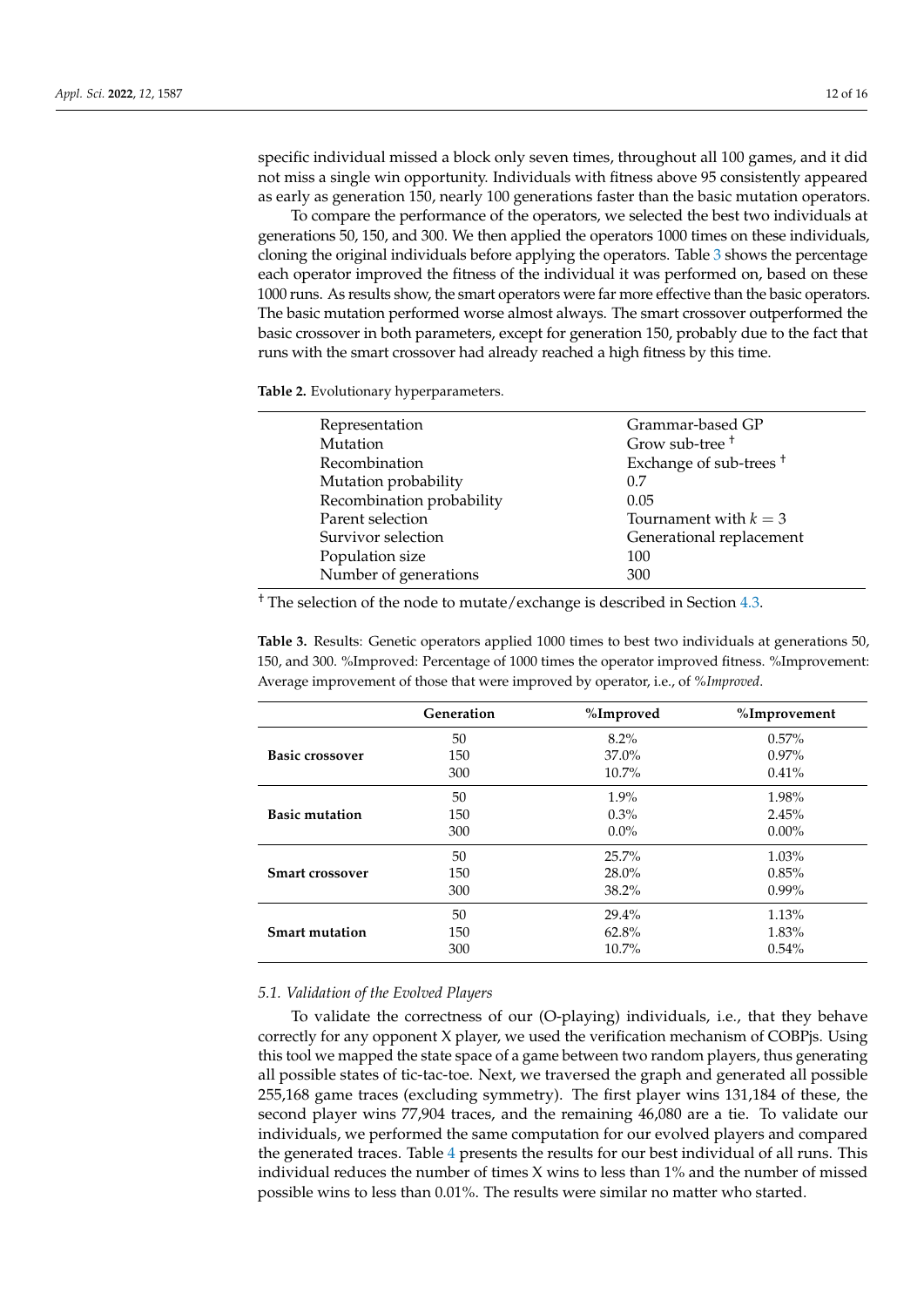| <b>Starting Player</b> | Times X Wins | <b>Winning Misses</b> |
|------------------------|--------------|-----------------------|
| Exhaustive             | $0.03\%$     | $0\%$                 |
| Evolved                | $0.8\%$      | $0.01\%$              |

<span id="page-12-0"></span>**Table 4.** Validation of top, evolved individual: Number of times X wins compared to all possible ways that X may win, and number of times O missed a possible win compared to the number of possible ways for O to win.

#### *5.2. Individual Representation*

Listing [5](#page-12-1) presents the context definition and the strategy b-threads of the best individual of all runs. The individual is different from the handcrafted strategy b-threads (Listing [3\)](#page-6-0), both in context and in behaviors; nevertheless, it ultimately exhibits similar behavior. Upon inspection of the evolved solution we found that part of the code is straightforward to understand. For example, the second b-thread, bt\_0\_1, waits for one X and then places an O on the same line. The context of this b-thread, ctx1, defines a list of pairs of cells, each pair consisting of two cells on the same line. This behavior resembles the behavior of our handcrafted "Prevent third X" b-thread (second b-thread of Listing [3\)](#page-6-0), which waits for two Xs in a line before placing an O in the third cell. Some behaviors are covered by more than one behavior. For example, part of the possible forks are covered by a combination of bt\_0\_1 and bt\_0\_0.

<span id="page-12-1"></span>**Listing 5.** Best evolved individual.

```
1 ctx.registerQuery("ctx0", \dots)
2 ctx.registerQuery("ctx1", [
3 \mid \text{ctx.Entity("ctx1_0", "ctx1", { cells: [{x: 1, y: 0}, {x: 0, y: 0}}]),4 ctx.Entity("ctx1_1", "ctx1", { cells: [{x: 0, y: 2}, {x: 2, y: 2}]})
5 ctx.Entity("ctx1_2", "ctx1", { cells: [{x: 2, y: 2}, {x: 0, y: 2}]}),
6 ctx.Entity("ctx1_3", "ctx1", { cells: [{x: 1, y: 2}, {x: 1, y: 0}})),
7 ctx.Entity("ctx1_4", "ctx1", { cells: [{x: 0, y: 2}, {x: 2, y: 0}]}),
8 \dots
9 \mid 110 \vert \dots11 ctx.registerQuery("ctx3", \dots)
12
13 ctx.bthread('bt_0_0', 'ctx0', function (c) {
14 sync({ waitFor: [0(c.cells[0]), X(c.cells[2]), X(c.cells[1])]})
15 sync({ waitFor: [0(c.cells[3]), X(c.cells[4]), X(c.cells[5])]})
16 sync({ request: 0(c.cells[6]) }, 2)
17 \rightarrow \rightarrow18
19 ctx.bthread('bt_1_0', 'ctx1', function (c) {
20 | sync({uaitFor: X(c.cells[0]) })
21 | sync({ request: 0(c.cells[1]) }, 9)
22 \mid \}23
24 ctx.bthread('bt_2_0', 'ctx2', function (c) {
25 sync({ request: 0(c.cells[0]) }, 7)
26 (})
27
28 ctx.bthread('bt_3_0', 'ctx3', function (c) {
29 sync({\{ \text{ request}: 0(c.cells[1]) \}, 10})30 | })
31
32 ctx.bthread('bt_3_1', 'ctx3', function (c) {
33 sync({ waitFor: X(c.cells[2]) })
34 sync({ waitFor: 0(c.cells[3]) })
```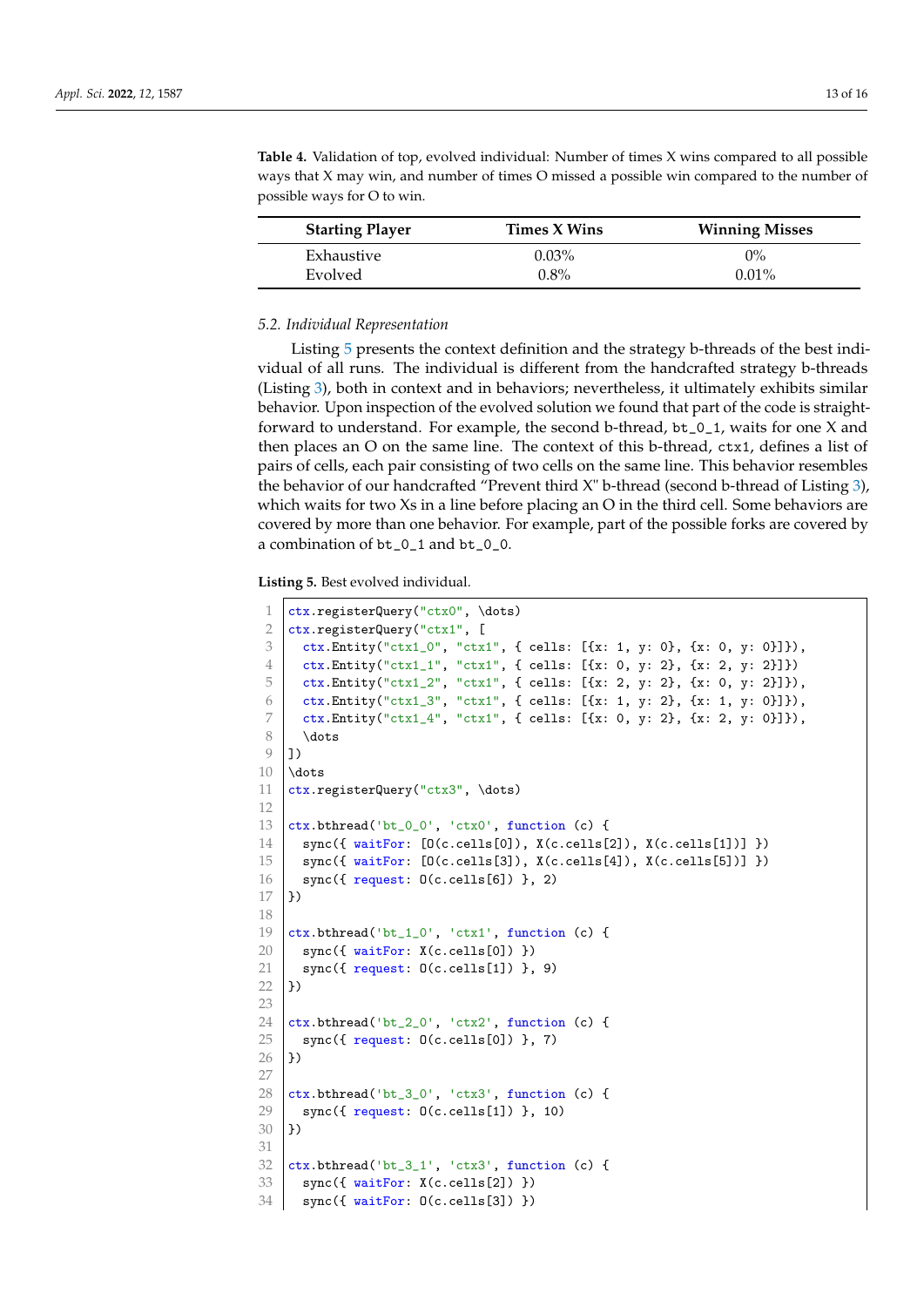```
35 sync({ request: 0(c.cells[0]) }, 2)
36 \big| })
37
38 ctx. bthread('bt_3_2', 'ctx3', function (c) {
39 sync({ waitFor: [X(c.cells[1]), O(c.cells[1]), X(c.cells[2])] })
40 sync({ request: [0(c.cells[1]), 0(c.cells[2])] }, 9)
41 })
```
## <span id="page-13-0"></span>**6. Concluding Remarks**

We presented the use of genetic programming to evolve behavioral programs from scratch, performing an in-depth analysis, using as a case study the game of tic-tac-toe. We demonstrated the advantages of context-oriented behavioral programming (COBP) in general, and in particular as they pertain to amenability to evolution. To this end, we presented novel, domain-independent, grammar and genetic operators for behavioral programs. Using these grammar and genetic operators, we evolved highly competent players for tic-tac-toe.

To validate our findings, we utilized the mathematical characteristics of COBP to verify the correctness of evolved programs. Compared to all possible ways that a player can lose or miss an opportunity to win, our best evolved player reduced these cases to less than one percent.

Another strength of our approach is the ability to understand the generated programs. Due to the simple and repetitive structure of behavioral programs, we were able to observe that evolved individuals ultimately exhibited similar behavior to the handcrafted program.

While tic-tac-toe may seem like a toy problem, evolution of this magnitude has not been performed before for this domain. Evolving a complete program from scratch is a complex task that was made possible by the unique characteristics of COBP.

Given our study we believe that using GP, and evolution in general, to evolve behavioral programs is a viable research pursuit, well worth undertaking.

During our work, we identified some possible shortfalls of our approach that we wish to examine in future research:

- *Restricted context grammar:* The contexts (i.e., cell, line, fork) in tic-tac-toe are constant, in the sense that they do not change over time—cells are not dynamically added or removed. Dynamic contexts are important for many domains. In chess, for example, the "check" context needs to be activated whenever an opponent piece is threatening the king. While COBP supports dynamic context, the grammar defined here limits this ability. To support it, we will need to extend the grammar to allow more complex entities and queries. Relaxing the constraint of static context should be approached carefully, since it may dramatically increase the search space.
- *Evolving more-complex behavior:* In terms of computing resources (CPU and RAM), our approach is very efficient and scalable. Nevertheless, it may be less successful on larger problems with more-complex behaviors, such as chess or connect-four. For such problems, we will likely employ a hybrid approach, wherein programmers provide some behaviors and evolution is set to find others; programmers then refine evolution's solutions by adding handcrafted behaviors, after which evolution is launched—and so on. Such a methodology may constitute a natural relationship between programming and optimization.
- Finally, in this research we used game simulations for evaluating our individuals. Another interesting direction is to use a data-driven approach for evaluating individuals, without actually running them. For example, we may learn the rule b-threads, given a similar grammar and a labeled set of both possible and impossible game traces. The evaluation can be carried out by checking, on a training set, if the evolved program does not generate impossible traces and that all possible traces are indeed possible. This approach presents a complication because the grammar must include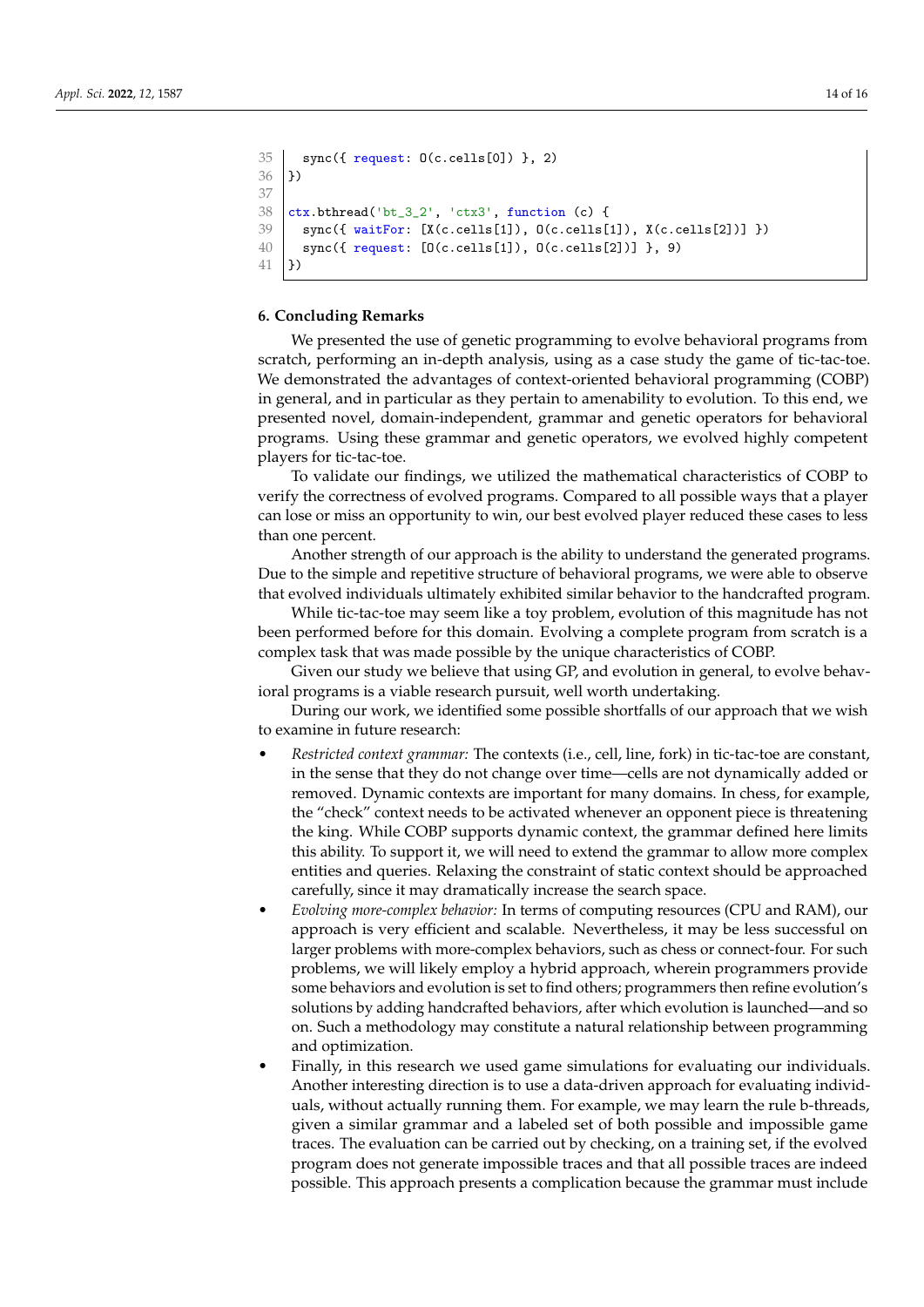the block idiom as well, which forbids events from happening and may lead most games to deadlocks.

**Author Contributions:** R.P. designed and performed the experiments, and wrote the paper; M.S. did algorithm design and wrote the paper; A.E. designed the entire setup, did algorithm design, and wrote the paper. All authors have read and agreed to the published version of the manuscript.

**Funding:** This research was partially supported by "the Israeli Council for Higher Education (CHE) via Data Science Research Center, Ben-Gurion University of the Negev, Israel" and by the Israeli Smart Transportation Research Center (ISTRC).

**Conflicts of Interest:** The authors declare no conflict of interest.

#### **Abbreviations**

The following abbreviations are used in this manuscript:

COBP Context-oriented behavioral programming

GP Genetic programming

#### **References**

- <span id="page-14-0"></span>1. Elyasaf, A. Context-Oriented Behavioral Programming. *Inf. Softw. Technol.* **2021**, *133*, 106504. [\[CrossRef\]](http://doi.org/10.1016/j.infsof.2020.106504)
- <span id="page-14-1"></span>2. Cramer, N.L. A representation for the adaptive generation of simple sequential programs. In Proceedings of the International Conference on Genetic Algorithms and the Applications, Pittsburgh, PA, USA, 24–26 July 1985; pp. 183–187.
- <span id="page-14-2"></span>3. Koza, J.R. *Genetic Programming: On the Programming of Computers by Means of Natural Selection*; The MIT Press: Cambridge, MA, USA, 1992.
- <span id="page-14-3"></span>4. Orlov, M.; Sipper, M. Genetic programming in the wild: Evolving unrestricted bytecode. In Proceedings of the 11th Annual Conference on Genetic and Evolutionary Computation, Montreal, QC, Canada, 8–12 July 2009; pp. 1043–1050.
- <span id="page-14-5"></span><span id="page-14-4"></span>5. Orlov, M.; Sipper, M. Flight of the FINCH through the Java wilderness. *IEEE Trans. Evol. Comput.* **2011**, *15*, 166–182. [\[CrossRef\]](http://dx.doi.org/10.1109/TEVC.2010.2052622) 6. Dijkstra, E.W. On the cruelty of really teaching computing science. *Commun. ACM* **1989**, *32*, 1398–1404.
- <span id="page-14-6"></span>7. Petke, J.; Haraldsson, S.O.; Harman, M.; Langdon, W.B.; White, D.R.; Woodward, J.R. Genetic improvement of software: A comprehensive survey. *IEEE Trans. Evol. Comput.* **2017**, *22*, 415–432. [\[CrossRef\]](http://dx.doi.org/10.1109/TEVC.2017.2693219)
- <span id="page-14-7"></span>8. Gabel, M.; Su, Z. A study of the uniqueness of source code. In Proceedings of the Eighteenth ACM SIGSOFT International Symposium on Foundations of Software Engineering, Santa Fe, NM, USA, 7–11 November 2010; pp. 147–156.
- <span id="page-14-8"></span>9. Barr, E.T.; Brun, Y.; Devanbu, P.; Harman, M.; Sarro, F. The plastic surgery hypothesis. In Proceedings of the 22nd ACM SIGSOFT International Symposium on Foundations of Software Engineering, Hong Kong, China, 16–21 November 2014; pp. 306–317.
- <span id="page-14-9"></span>10. Forrest, S.; Nguyen, T.; Weimer, W.; Le Goues, C. A genetic programming approach to automated software repair. In Proceedings of the 11th Annual Conference on Genetic and Evolutionary Computation, Montreal, QC, Canada, 8–12 July 2009; pp. 947–954.
- <span id="page-14-10"></span>11. Weimer, W.; Nguyen, T.; Le Goues, C.; Forrest, S. Automatically finding patches using genetic programming. In Proceedings of the 2009 IEEE 31st International Conference on Software Engineering, Vancouver, BC, Canada, 16–24 May 2009; pp. 364–374.
- <span id="page-14-11"></span>12. Ackling, T.; Alexander, B.; Grunert, I. Evolving patches for software repair. In Proceedings of the 13th Annual Conference on Genetic and Evolutionary Computation, Dublin, Ireland, 12–16 July 2011; pp. 1427–1434.
- <span id="page-14-12"></span>13. Le Goues, C.; Dewey-Vogt, M.; Forrest, S.; Weimer, W. A systematic study of automated program repair: Fixing 55 out of 105 bugs for \$8 each. In Proceedings of the 2012 34th International Conference on Software Engineering (ICSE), Zurich, Switzerland, 2–9 June 2012; pp. 3–13.
- <span id="page-14-13"></span>14. Schulte, E.; DiLorenzo, J.; Weimer, W.; Forrest, S. Automated repair of binary and assembly programs for cooperating embedded devices. *ACM SIGARCH Comput. Archit. News* **2013**, *41*, 317–328. [\[CrossRef\]](http://dx.doi.org/10.1145/2490301.2451151)
- <span id="page-14-14"></span>15. Schulte, E.; Forrest, S.; Weimer, W. Automated program repair through the evolution of assembly code. In Proceedings of the IEEE/ACM international conference on Automated Software Engineering, Antwerp, Belgium, 20–24 September 2010; pp. 313–316.
- <span id="page-14-15"></span>16. Harel, D.; Marron, A.; Weiss, G. Programming coordinated behavior in java. In Proceedings of the European Conference on Object-Oriented Programming, Maribor, Slovenia, 21–25 June 2010; Springer: Berlin/Heidelberg, Germany, 2010; pp. 250–274.
- <span id="page-14-16"></span>17. Shimony, B.; Nikolaidis, I. On coordination tools in the PicOS tuples system. In Proceedings of the 2nd Workshop on Software Engineering for Sensor Network Applications, Honolulu, HI, USA, 22 May 2011; pp. 19–24.
- <span id="page-14-17"></span>18. Elyasaf, A.; Marron, A.; Sturm, A.; Weiss, G. A Context-Based Behavioral Language for IoT. In *CEUR Workshop Proceedings*; Hebig, R., Berger, T., Eds.; CEUR-WS.org: Copenhagen, Denmark, 2018; Volume 2245, pp. 485–494.
- <span id="page-14-18"></span>19. Walsh, P.; Ryan, C. Automatic Conversion of Programs from Serial to Parallel using Genetic Programming-The Paragen System. *Parallel Computing: State-of-the-Art and Perspectives, Proceedings of the Conference ParCo 1995, Gent, Belgium, 4–15 September 1995*; D'Hollander, E.H., Joubert, G.R., Peters, F.J., Trystram, D., Eds.; Advances in Parallel Computing; Elsevier: Amsterdam, The Netherlands, 1995; Volume 11, pp. 415–422.